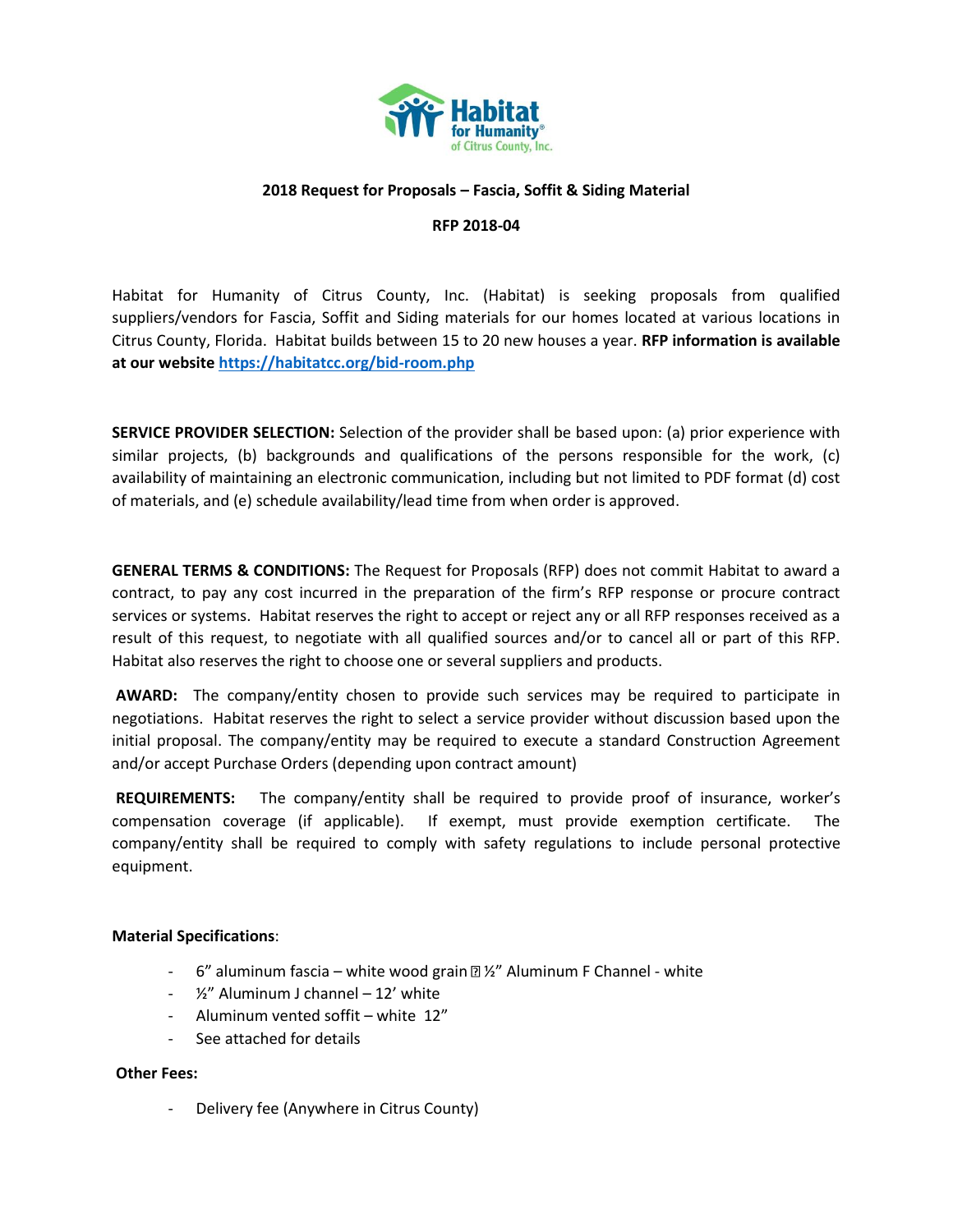

**RESPONSE FORMAT** All applicants should apply the following format for submission of their response to this Request for Proposals.

## 1) **A Cover Letter Including**:

- Company Name
- Address
- Full Contact Information

### 2) **Product & Cost:**

- Individual and total cost of each window and door
- Florida Product Approval Number
- Energy Performance Ratings
- Product description

### 3) **Schedule of delivery**:

- Provide specific lead time for product delivery

Proposals should be mailed (PO Box 1041, Crystal River, FL 34423, emailed [\(Bids@Habitatcc.org\)](mailto:Bids@Habitatcc.org) or hand delivered to Habitat for Humanity of Citrus County, 7768 W. Gulf to Lake Hwy, Crystal River, FL 34429, attention: Amy Engelken, COO. Proposals should be clearly marked**: "Habitat for Humanity Fascia, Soffit & Siding Material Proposal".** 

**DESCRIPTION OF HABITAT FOR HUMANITY** Habitat for Humanity of Citrus County, Inc. is a locally run affiliate of Habitat for Humanity International. Habitat works in partnership with volunteers and home owner applicants to build affordable housing. The houses are then sold to those applicants at no-profit with no-interest charged on the mortgage.

SECTION 3 "The work to be performed under this contract is subject to the requirements of section 3 of the Housing and Urban Development Act of 1968, as amended, 12 U.S.C. § 1701u. The purpose of section 3 is to ensure that employment and other economic opportunities generated by HUD assistance or HUD-assisted projects covered by section 3 shall, to the greatest extent feasible, be directed to lowand very-low income persons, particularly persons who are recipients of HUD assistance for housing."